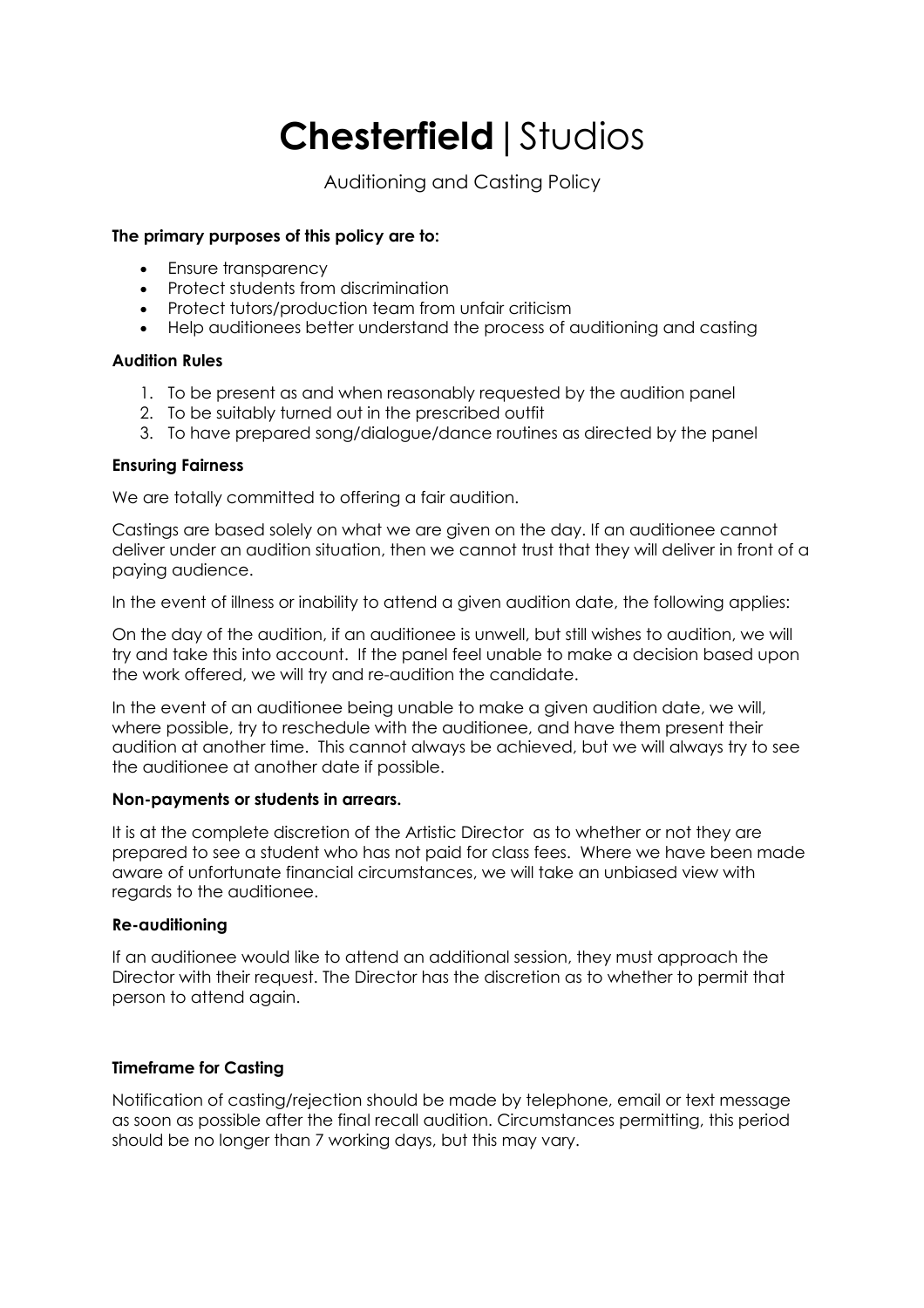Please do not ask for any information with regards to the casting and in a timely fashion, await the formal announcement.

### **What are the Panel looking for?**

- An auditionee who is prepared
	- Has followed the instructions given
	- Has learned any lines, songs or dances prescribed
	- Is on time
- An auditionee who is technically competent
	- Has a good physicality
	- Has good intonation
	- Can deliver dialogue audibly, confidently and with some degree of characterisation
- An auditionee we can work with
	- Someone who follows direction
	- Listens to advice and constructive criticism
	- Is trustworthy and open
- An auditionee who is right for the part
	- Can they look like the character?
	- Do they act like the character?
	- Is their delivery strong enough?
	- Are they the right height/body shape?
	- Do they sound right?
	- Do they empathise with the character?
		- *This is in some ways the hardest aspect of auditioning and is totally subjective. What one person sees is not necessarily what another does.*

#### **Contacting the Panel**

**UNDER NO CIRCUMSTANCES** should parents or students directly contact tutors for feedback.

Please do not directly contact tutors by telephone, text message, email or social media. If you would like feedback, you must email **office@chesterfieldstudios.co.uk**

The directors will discuss with class tutors and respond with feedback to your request. It is not the tutors responsibility to give feedback outside of class time.

Parents and students must respect this. Failure to do so could lead to accusations of harassment which will be dealt with through the proper channels.

There should be no attempt made to influence the impartiality of the panel. We cannot stress enough how important it is that this rule is followed. We cannot discuss with parents or students any aspect of an ongoing audition situation. It is unfair, in the extreme, to apply any sort of pressure to members of the panel, and in extreme situations may result in the complete exclusion of the auditionee from the show and possibly from continuing to be a member of Chesterfield Studios.

The panel should be free to exercise their artistic integrity in casting the production – and should not feel pressured by parents or auditionees, under any circumstances.

Once the casting has taken place, you may contact us, should you wish, via the channels laid out under 'Feedback' detailed below.